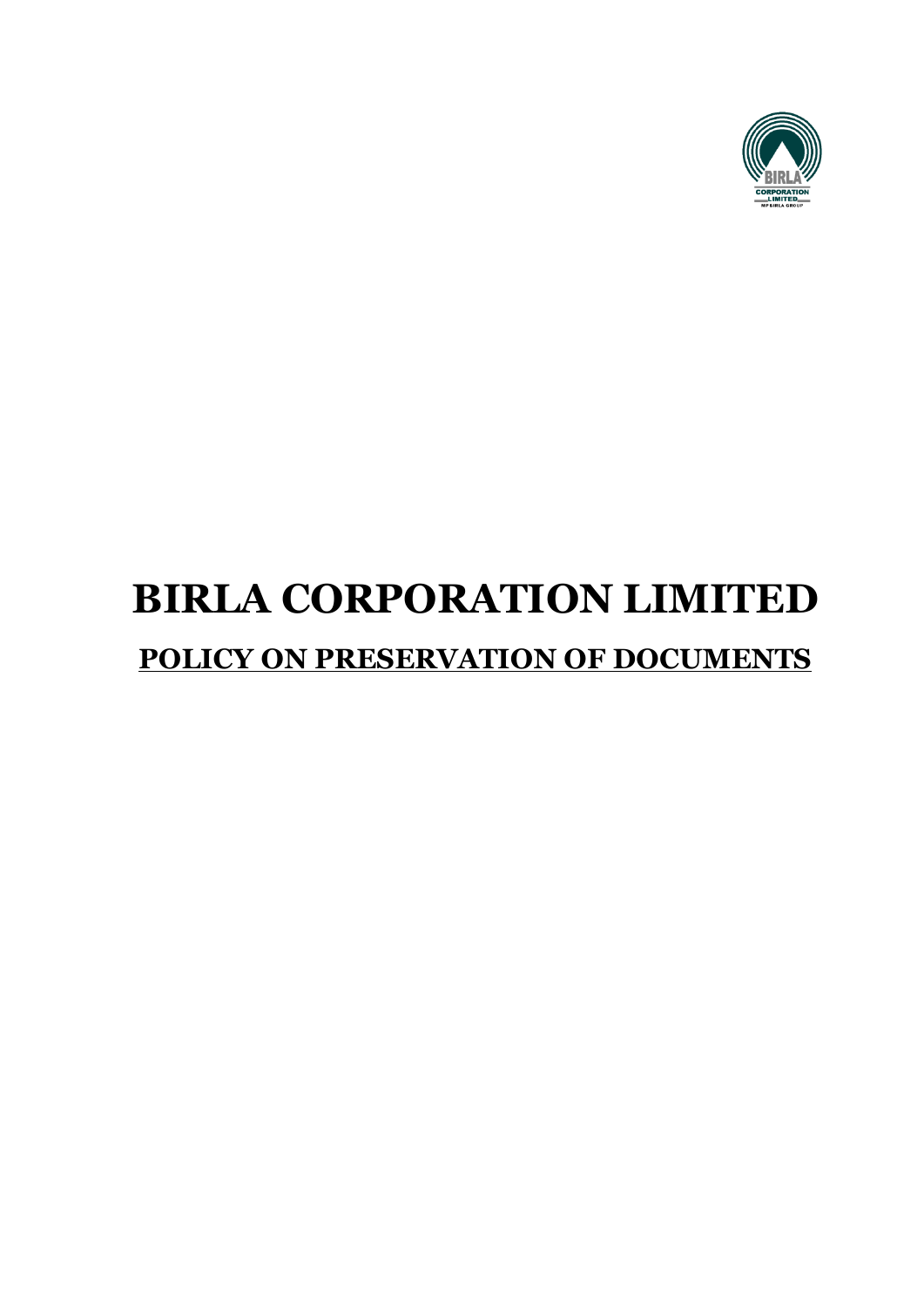# **Contents**

|     | 01. PREAMBLE                 | $\mathbf{1}$   |
|-----|------------------------------|----------------|
| 02. | <b>SCOPE</b>                 | $\mathbf{1}$   |
|     | 03. OBJECTIVES OF THE POLICY | $\mathbf{1}$   |
| 04. | <b>DEFINITIONS</b>           | $\mathbf{1}$   |
|     | 05. INTERPRETATION           | $\overline{2}$ |
|     | 06. GUIDELINES               | $\overline{2}$ |
|     | 07. MODES OF PRESERVATION    | $\overline{2}$ |
|     | 08. DESTRUCTION OF DOCUMENTS | $\overline{2}$ |
| 09. | <b>POLICY REVIEW</b>         | 3              |
|     | 10. ANNEXURE $-A$            | 4              |
|     | 11. ANNEXURE $- B$           | 4              |
|     |                              |                |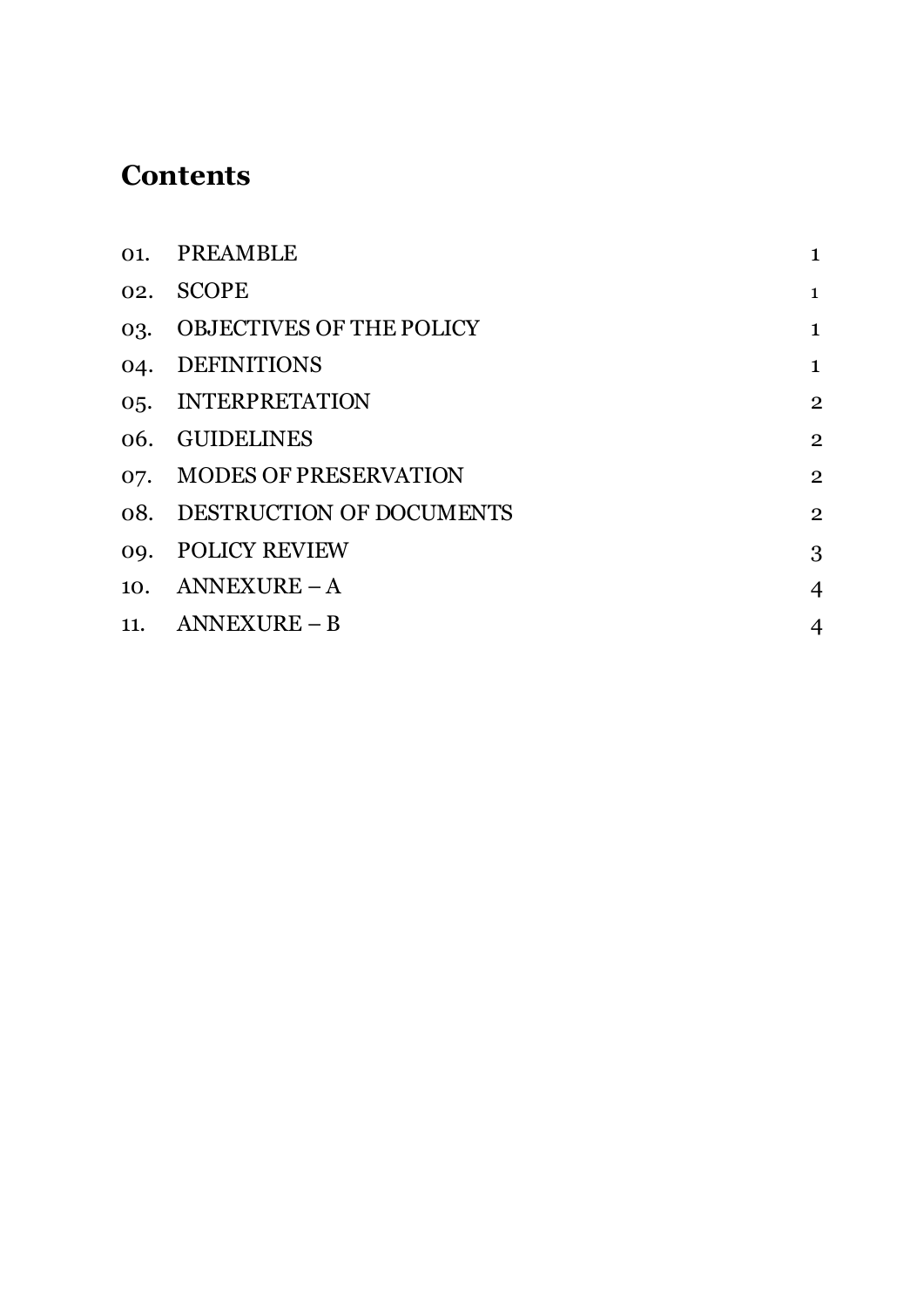#### 01. **PREAMBLE**

Regulation 9 of Securities and Exchange Board of India (Listing Obligations) and Disclosure Requirements) Regulations, 2015 [hereinafter referred to as "SEBI (LODR) Regulations" or "Regulations"] requires every listed Company to have a policy on Preservation of Documents/records maintained by the Company either in Physical Mode or Electronic Mode.

#### 02. **SCOPE**

This policy shall govern the maintenance and preservation of documents as per applicable statutory and regulatory requirements.

#### 03. **OBJECTIVES OF THE POLICY**

The main objective of this policy is to ensure that all the statutory documents are preserved in compliance with the Regulations and as per Policy framed in compliance with the Regulations and to ensure that the records no longer needed or are of no value are discarded after following the due process for discarding the same.

- Identification of statutory registers and other records of the Company which are required to be preserved.
- Identification and categorisation of the statutory registers and other records to be maintained either for eight years or permanently.
- Decide whether the statutory records and documents are to be preserved in physical form or in electronic form.
- After completion of 8 years, for the statutory documents which are to be preserved for 8 years only may be disposed of as per the guidelines of the Policy or as decided by the Board of Directors at that time.
- Aiding employees of the Company in understanding their obligations in retaining and preserving the documents and records.

#### 04. **DEFINITIONS**

- i. "Act" means the Companies Act, 2013, Rules framed thereunder and any amendments thereto;
- ii. "Regulations" means Securities and Exchange Board of India (Listing Obligations and Disclosure Requirements) Regulations, 2015 and any amendments thereto;
- iii. "Company", "This Company", "The Company", "Company" wherever occur in the policy shall mean "Birla Corporation Limited".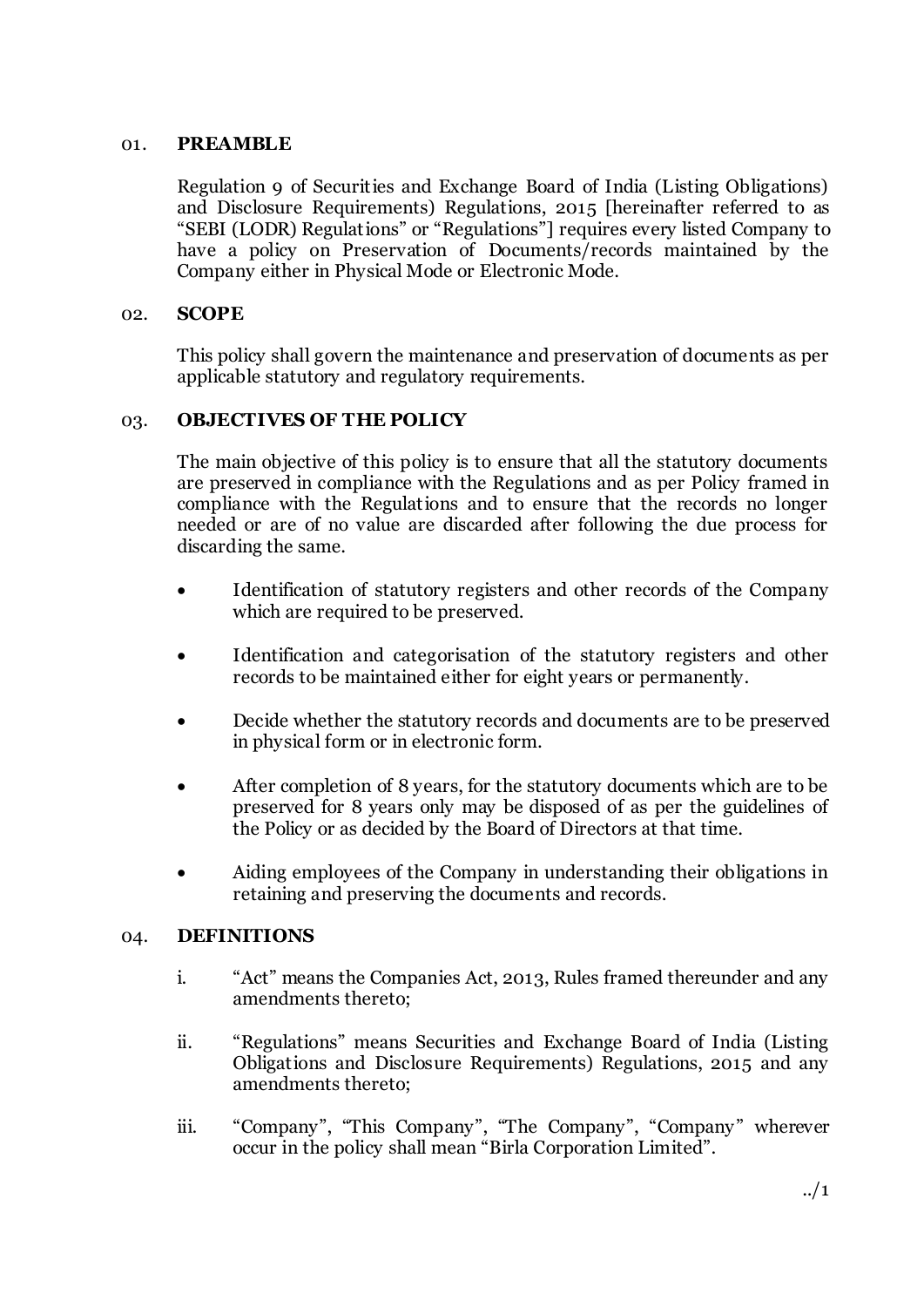- iv. "Current" means running matter or whatever is at present in course of passage.
- v. "Board of Directors" or "Board", means the collective body of the Directors of the Company;
- vi. "Policy" or "This Policy" means, "Policy on Preservation of Documents".
- vii. "Maintenance" means keeping Documents, either physically or in Electronic Form.
- viii. "Preservation" means to keep in good order and to present from being altered, damaged or destroyed.
- ix. "Electronic Form" means any contemporaneous electronic device such as computer, laptop;, compact disk, floppy disc, space on electronic cloud, or any other form of storage and retrieval device, considered feasible, whether the same is in possession or control of the Company or otherwise the Company has control over access to it.

#### 05. **INTERPRETATION**

Terms that have not been defined in this Policy shall have the same meaning assigned to them in the Companies Act, 2013, Securities and Exchange Board of India (Listing Obligations and Disclosure Requirements) Regulations, 2015.

#### 06. **GUIDELINES**

Regulation 9 of Securities and Exchange Board of India (Listing Obligations and Disclosure Requirements), 2015, provides that the listed entity shall have a policy for preservation of documents, approved by its Board of Directors, classifying them in at least two categories as follows –

- a. documents whose preservation shall be permanent in nature;
- b. documents with preservation period of not less than eight years after completion of the relevant transactions.

Accordingly, the Company has classified the preservation of documents to be done in the following manner:

- a. documents that need to be preserved and retained permanently;
- b. documents that need to be preserved and retained for a period of 8 years as specified under the Companies Act, 2013 of SEBI (LODR) Regulations;
- c. documents that need to be preserved and retained for such period as prescribed under any statute or regulation as applicable to the Company.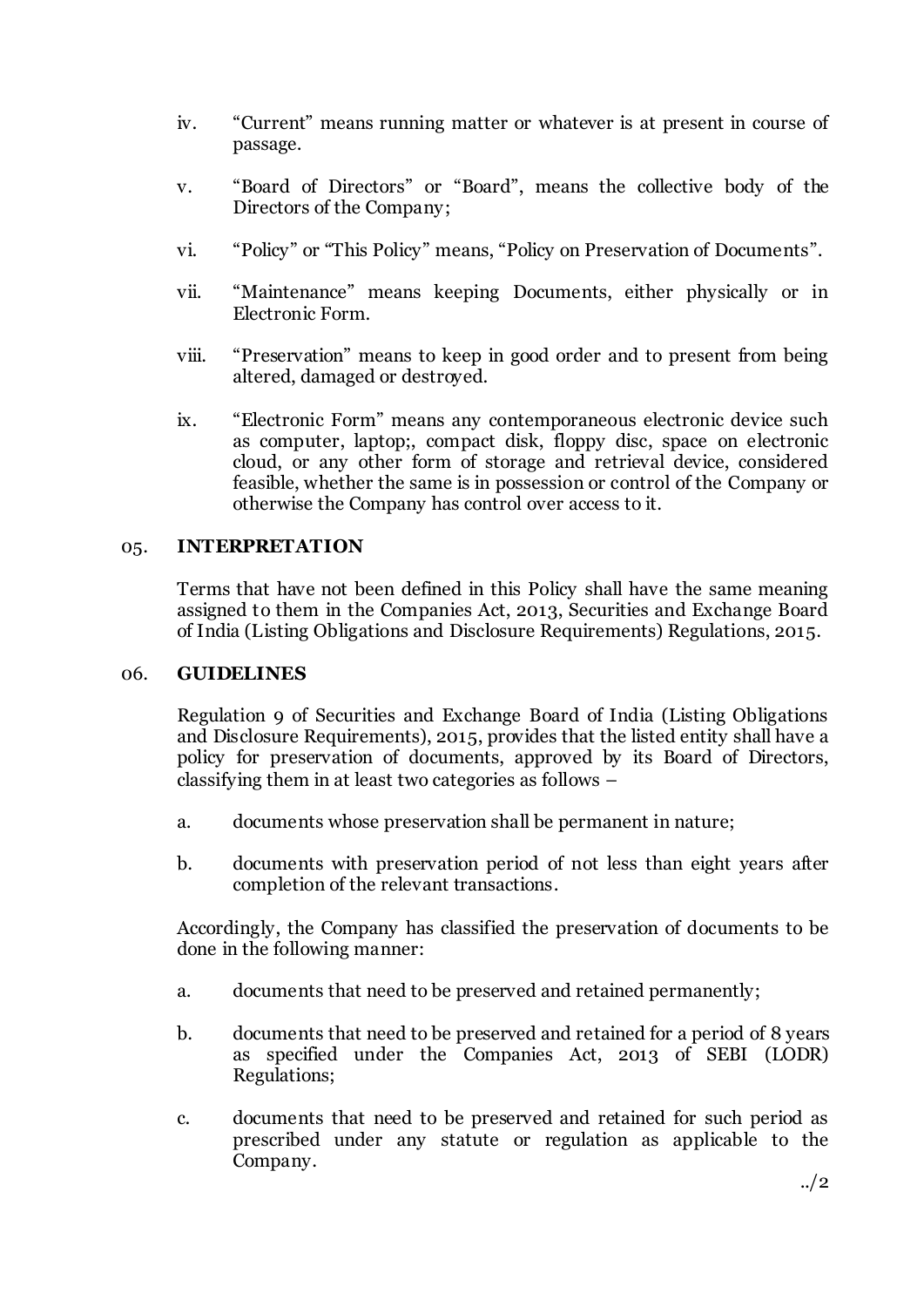d. where there is no such requirement as per applicable law, then for such period as the document pertains to a matter which is "Current".

An indicative list of the Documents and the time-frame of their preservation is provided in Annexure – I.

#### 07. **MODES OF PRESERVATION**

The Documents may be preserved in

- a) Physical Form; or
- b) Electronic Form

The official of the Company required to preserve the document shall be Authorised Person who is generally expected to observe the compliance of statutory requirements as per applicable law.

The preservation of documents should be such as to ensure that there is no tampering, alteration, destruction or anything which endangers the content, authenticity, utility or accessibility of the documents.

The preserved documents must be accessible at all reasonable times. Access may be controlled by the concerned Authorised Person with preservation, so as to ensure integrity of the Documents and prohibit unauthorised access.

#### 08. **DESTRUCTION OF DOCUMENTS**

The documents of the Company which are no longer required as per the time schedule prescribed in the Annexure  $-$  A may be destroyed. The concerned officer may direct employees in charge from time to time to destroy the documents which are no longer required as per the documents Preservation Schedule given under Annexure  $-$  A. The details of the documents destroyed by the Company shall be recorded in the Register for Disposal of Records to be kept by Employees who are disposing of the documents in the format prescribed at Annexure – B. The entries in the register shall be authenticated by the Authorised Person.

#### 09. **POLICY REVIEW**

This policy shall be reviewed from time to time so that the policy remains complaint with applicable legal requirements. The Company Secretary will keep the policy updated as per applicable statutory guidelines.

…………………..